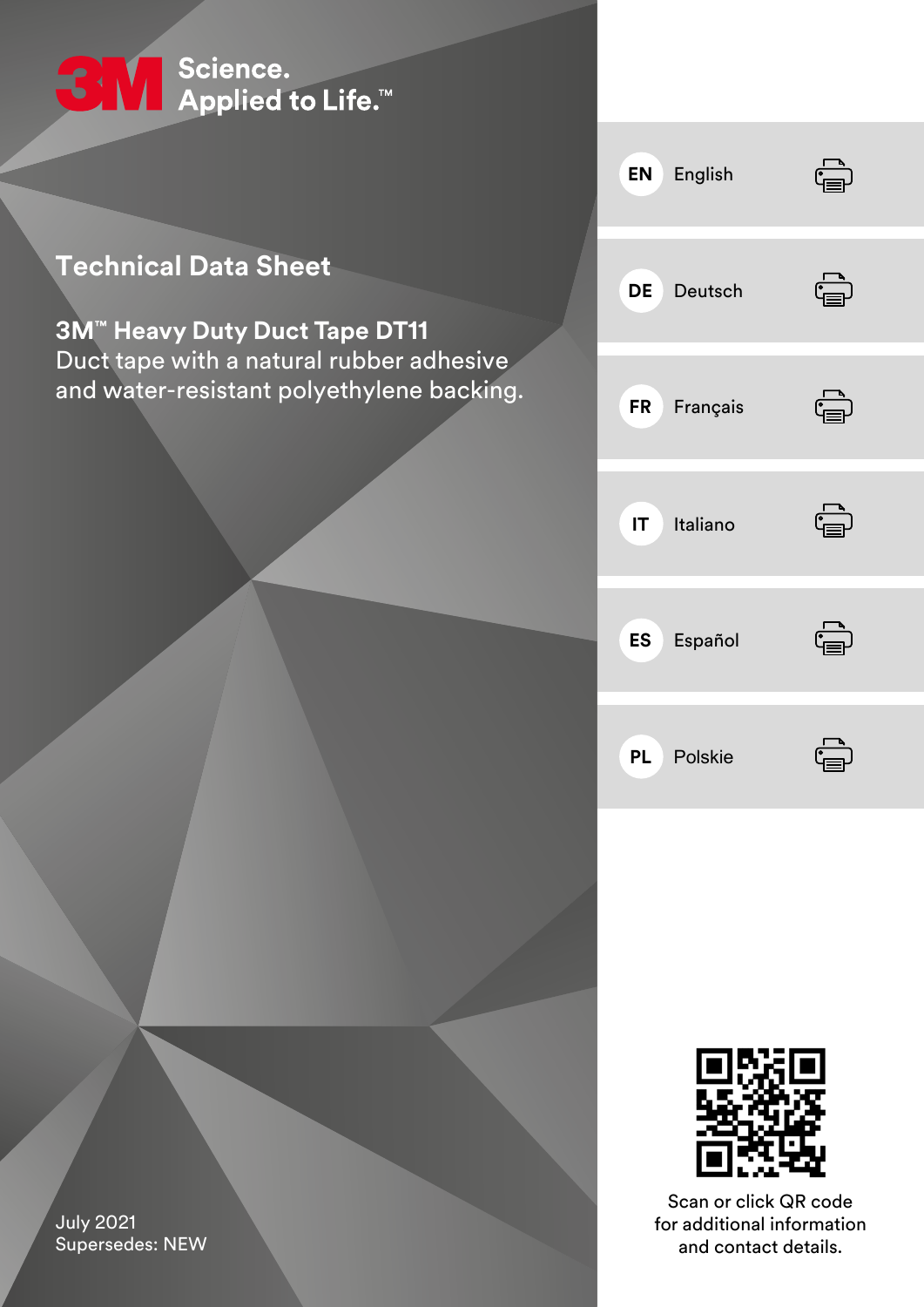<span id="page-1-0"></span>



# **3M™ Heavy Duty Duct Tape DT11**

#### **Product Description**

3M™ Heavy Duty Duct Tape DT11 is a 0.27 mm (11-mil) duct tape with a natural rubber adhesive and water-resistant polyethylene backing. It provides easy tear and good conformability. The natural rubber adhesive makes it a great choice for holding, seaming, sealing and packaging.

#### **Product Features**

- Aggressive natural rubber adhesive provides instant adhesion to a variety of surfaces including metal, glass, plastic, and sealed concrete.
- •Woven cloth scrim allows the tape to tear easily by hand and provides ease of application and handling.
- •Woven scrim provides high tensile strength which is ideal for bundling applications.
- •Water resistant polyethylene backing.
- •Thick backing resists wear and light abrasion.
- •Roll sides are not tacky, keeping roll cleaner on the job site.



#### **Typical Physical Properties**

| <b>Property</b>              | Values                             | Method                   | <b>Notes</b>                             |
|------------------------------|------------------------------------|--------------------------|------------------------------------------|
| Color                        | Silver and Black                   | $\overline{\phantom{0}}$ | $\overline{\phantom{0}}$                 |
| Total Tape Thickness 0.27 mm |                                    | ASTM D3652               | ASTM D-3652 tested at<br>2.7 psi (18kPa) |
| Backing                      | Polyethylene film over cloth scrim | $\overline{\phantom{a}}$ | $\overline{\phantom{0}}$                 |
| Adhesive                     | Synthetic/Natural Rubber blend     | ۰                        | $\overline{\phantom{0}}$                 |



#### **Typical Performance Characteristics**

| <b>Property</b>            | Values      | Method     | Substrate                |
|----------------------------|-------------|------------|--------------------------|
| Peel Adhesion              | $8.4$ N/cm  | ASTM D3330 | <b>Stainless Steel</b>   |
| <b>Tensile Strength</b>    | $49.0$ N/cm | ASTM D3759 | $\overline{\phantom{a}}$ |
| <b>Elongation at Break</b> | <b>20 %</b> | ASTM D3759 | $\overline{\phantom{0}}$ |

**Technical Information Note:** The following technical information and data should be considered representative or typical only and should not be used for specification purposes.

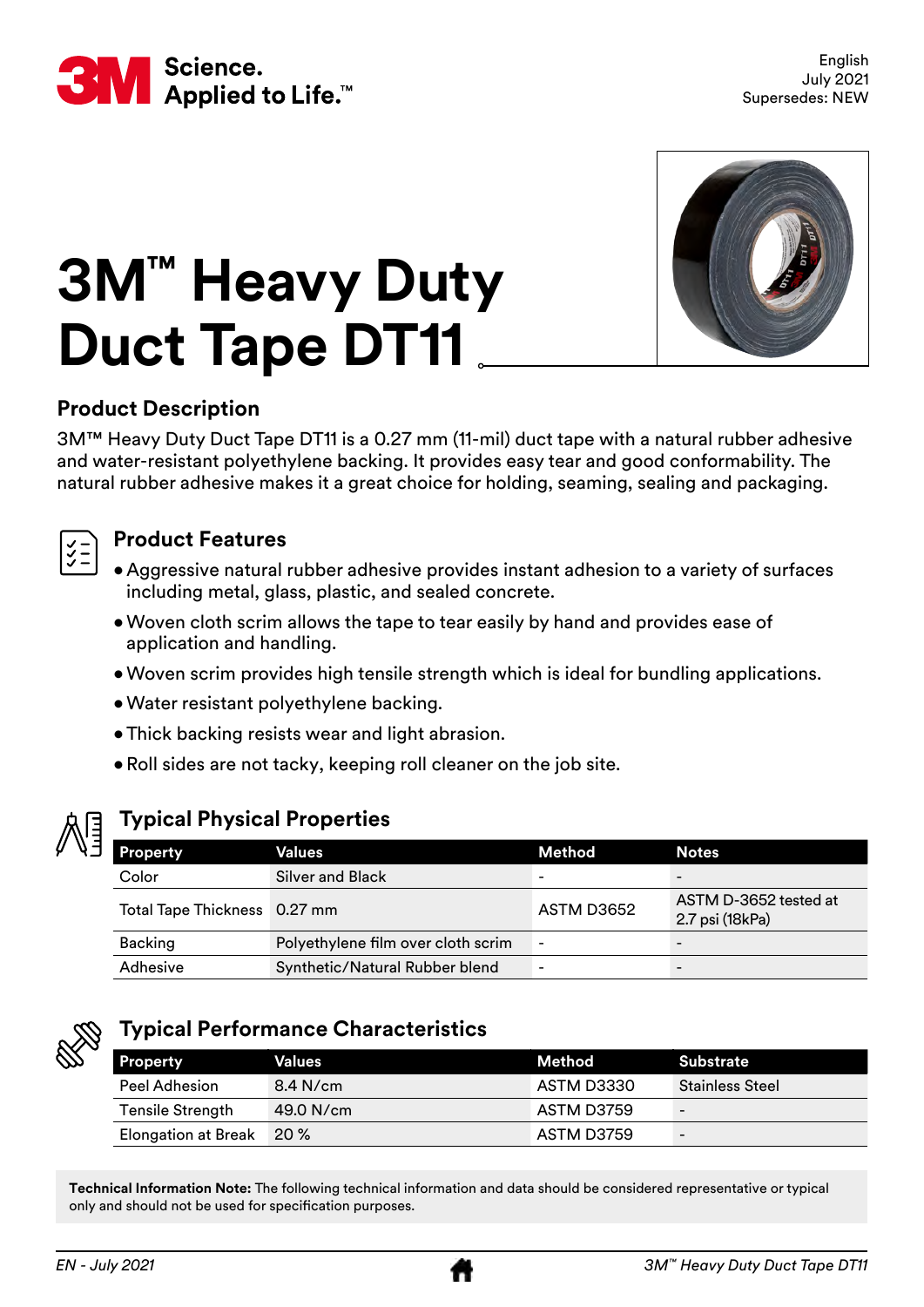

#### **Handling/Application Information - Application Ideas**

- Holding, Bundling, Seaming, Sealing and Packaging applications.
- Hanging poly-drapes, typically for heavier duty or longer times.
- •Marking and Labeling.



#### **Storage and Shelf Life**

• Store under normal conditions of 16°C to 27°C and 40 to 60% R.H. in the original carton. To obtain best performance, use this product within 12 months from date of manufacture.

**Trademarks:** 3M is a trademark of 3M Company.

**For additional information:** To request additional product information or to arrange for sales assistance, please contact us at the address below.

**ISO Statement**: This product was manufactured under a 3M quality system registered to ISO 9001 standards.

**Important notice:** All statements, technical information and recommendations contained in this document are based upon tests or experience that 3M believes are reliable. However, many factors beyond 3M's control can affect the use and performance of a 3M product in an application, including the conditions under which the product is used and the time and environmental conditions in which the product is expected to perform. Since these factors are uniquely within the user's knowledge and control, it is essential that the user evaluate the 3M product to determine whether it is fit for a particular purpose and suitable for the user's method or application. All questions of liability relating to this product are governed by the terms of the sale subject, where applicable, to the prevailing law.

Values presented have been determined by standard test methods and are average values not to be used for specification purposes. Our recommendations on the use of our products are based on tests believed to be reliable but we would ask that you conduct your own tests to determine their suitability for your applications. This is because 3M cannot accept any responsibility or liability direct or consequential for loss or damage caused as a result of our recommendations.



Scan or click QR code for additional information and contact details.



Please recycle. © 3M 2021. All Rights Reserved.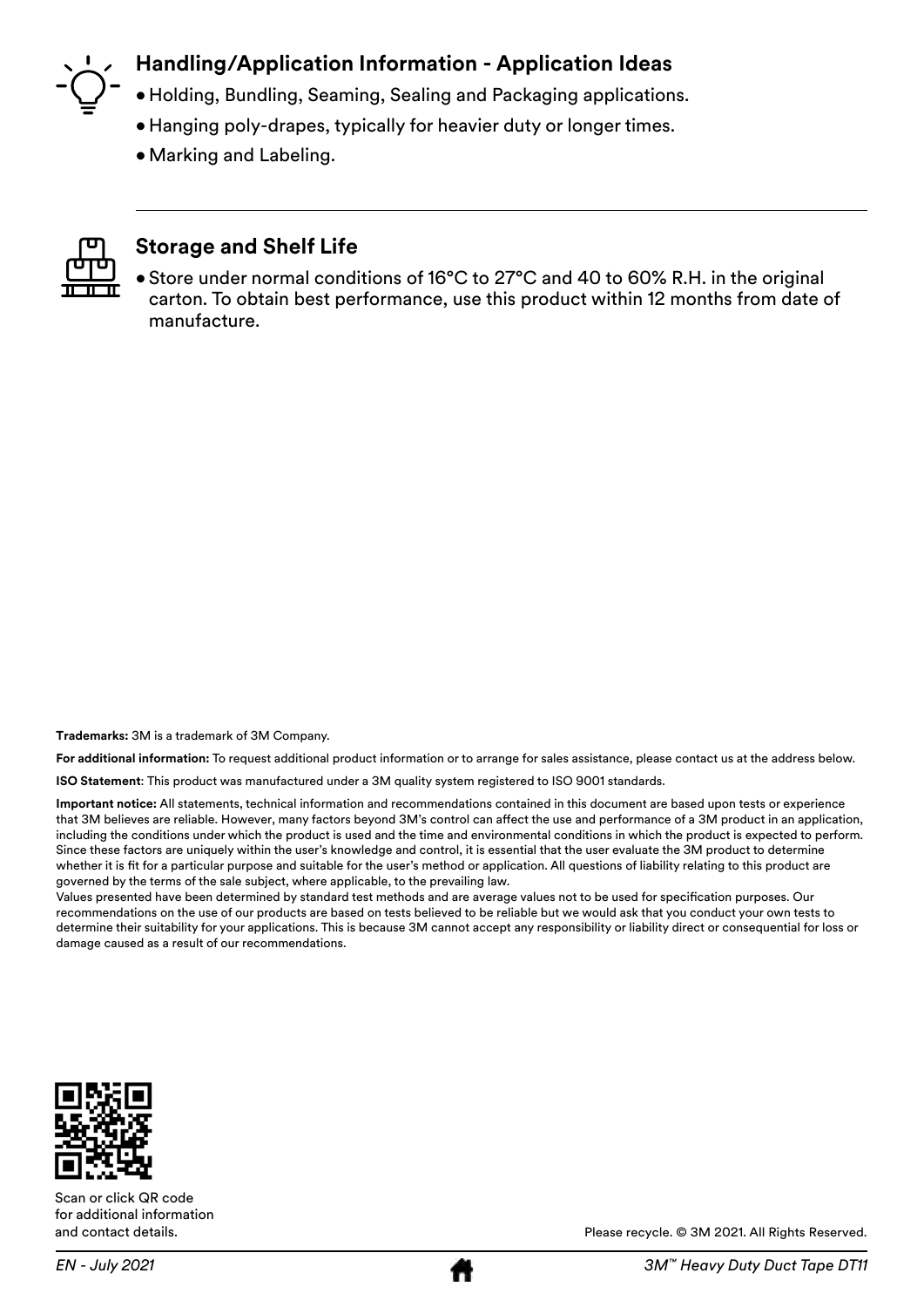

## **3M™ Schwerlast-Gewebeklebeband DT11**



#### **Produktbeschreibung**

Das 3M™ Schwerlast-Gewebeklebeband DT11 ist ein 0.27 mm (11-mil) Gewebeklebeband mit einem Klebstoff auf Naturkautschukbasis und einem wasserdichten Polyethylen-Trägermaterial. Es ist gut anpassbar und leicht abzureißen. Der Klebstoff auf Naturkautschukbasis ist bestens geeignet zum Fixieren, Abdichten, Versiegeln und Verpacken von Produkten.

#### **Produktmerkmale**

- Der stark haftende Naturkautschuk-Klebstoff bietet sofortige Haftung auf einer Vielzahl von Oberflächen wie Metall, Glas, Kunststoff und versiegeltem Beton.
	- Das beschichtete Gittergewebe ermöglicht nicht nur die einfache Anwendung und den Umgang mit dem Klebeband, sondern lässt sich leicht mit der Hand abreißen.
	- Der Gitterstoff sorgt für hohe Zugfestigkeit, dies ist ideal zur Verwendung beim Bündeln.
	- •Wasserfestes Polyethylen-Trägermaterial.
	- Das dicke Trägermaterial ist beständig gegen Verschleiß und leichten Abrieb.
	- Die Rollenseiten sind nicht klebrig, so dass die Rolle auf der Baustelle sauberer bleibt.

#### **Typische physikalische Eigenschaften**

| Eigenschaft               | Werte                                        | Methode                  | <b>Notizen</b>                               |
|---------------------------|----------------------------------------------|--------------------------|----------------------------------------------|
| Farbe                     | Silber, Schwarz                              | $\overline{\phantom{0}}$ |                                              |
| Gesamte<br>Klebebanddicke | $0.27$ mm                                    | ASTM D3652               | ASTM D-3652 getestet bei<br>2.7 psi (18 kPa) |
| Trägermaterial            | Polyethylen-Schutzfolie über<br>Gittergewebe | -                        | -                                            |
| Klebstoff                 | Mischung aus Natur- und<br>Synthesekautschuk | -                        |                                              |



#### **Typische Leistungsmerkmale**

| <b>Eigenschaft</b> | <b>Werte</b> | Methode    | Substrat                 |
|--------------------|--------------|------------|--------------------------|
| Schälfestigkeit    | $8.4$ N/cm   | ASTM D3330 | Edelstahl                |
| Zugfestigkeit      | $49.0$ N/cm  | ASTM D3759 | $\qquad \qquad$          |
| Bruchdehnung       | $20\%$       | ASTM D3759 | $\overline{\phantom{a}}$ |

**Technische Anmerkungen:** Die folgenden technischen Informationen und Daten sind lediglich als repräsentativ oder typisch zu betrachten und dürfen nicht zu Spezifikationszwecken verwendet werden.

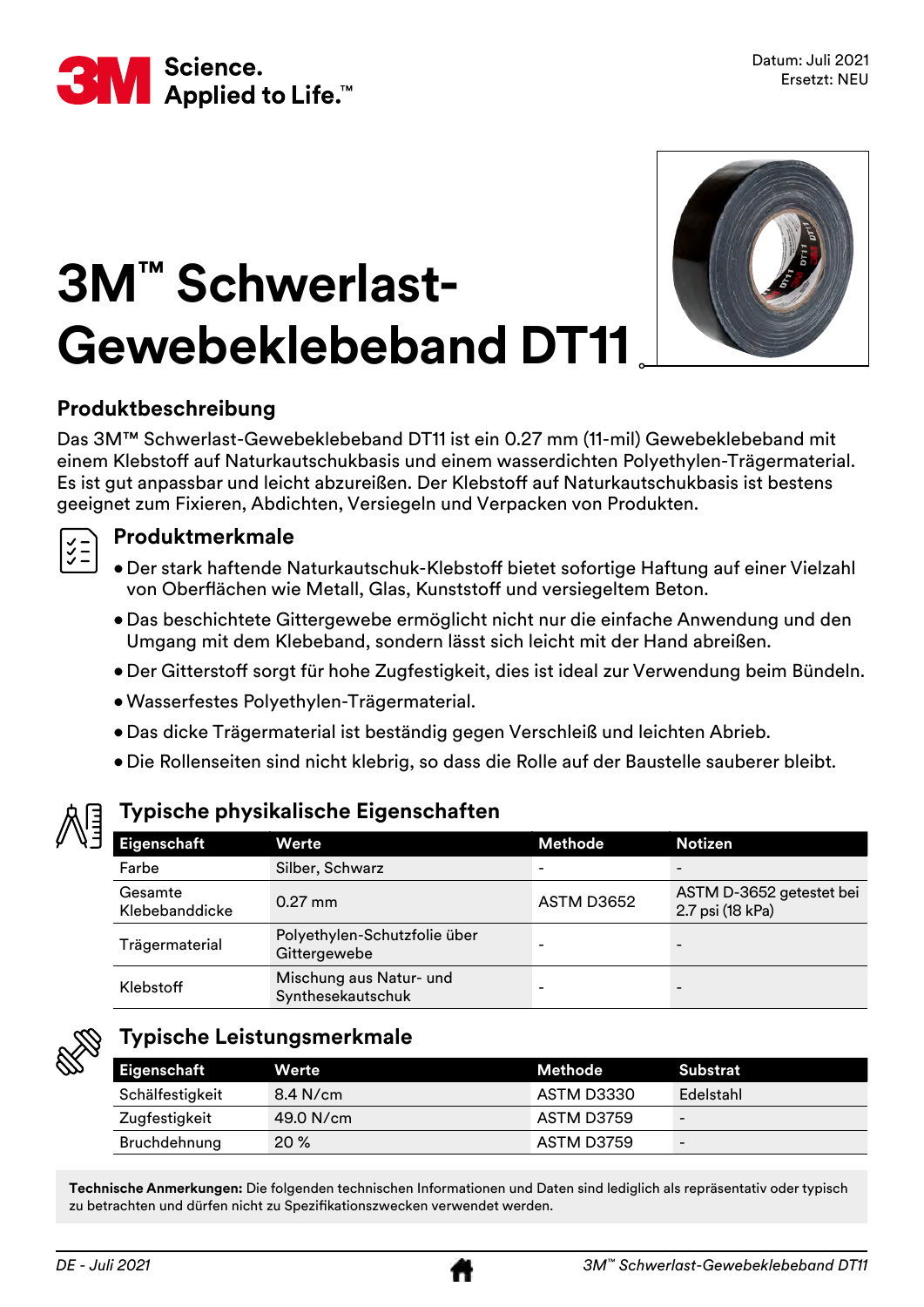

#### **Informationen zur Handhabung und zu möglichen Einsatzbereichen**

- Anwendungsbereiche: Fixieren, Bündeln, Abdichten, Versiegeln und Verpacken
- •Zur Befestigung von Abdeckplanen, für harte Beanspruchung oder langfristige Anwendung
- •Zum Kennzeichnen und Etikettieren



#### **Lagerung und Lagerdauer**

• Lagern Sie das Produkt im Originalkarton unter normalen Bedingungen von 16°C bis 27°C und bei einer Luftfeuchtigkeit von 40 % bis 60 %. Für eine optimale Produktleistung verwenden Sie das Produkt innerhalb von 12 Monaten ab dem Herstellungsdatum.

**Marken:** 3M ist eine Marke der 3M Company.

**Weitere Informationen:** Um weitere Produktinformationen oder Unterstützung beim Vertrieb anzufordern, kontaktieren Sie uns unter der unten angegebenen Adresse.

**ISO-Erklärung**: Dieses Produkt wurde unter einem 3M Qualitätssystem hergestellt und gemäß den ISO 9001-Standards registriert.

**Wichtiger Hinweis:** Alle in diesem Dokument erfassten Angaben, technischen Daten und Empfehlungen basieren auf Tests oder Erfahrungswerten, die 3M für zuverlässig erachtet. Allerdings werden der Gebrauch und die Eigenschaften eines 3M Produkts in einer Anwendung jedoch von zahlreichen Faktoren beeinflusst, die sich der Kontrolle von 3M entziehen, wie etwa den Bedingungen bei der Verwendung sowie zu welcher Zeit und unter welchen Umgebungsbedingungen das Produkt eingesetzt wird. Da diese Faktoren nur der Verwender kennt und diese steuern kann, hat dieser stets selbst zu prüfen und zu entscheiden, ob das 3M Produkt für einen bestimmten Zweck und für sein Verfahren oder seine Anwendung geeignet ist. Alle Angelegenheiten bezüglich der Haftung für dieses Produkt sind von den jeweiligen kaufvertraglichen Regelungen bestimmt, sofern gesetzliche Vorschriften nichts anderes vorsehen.

Die dargestellten Werte wurden mit Standard-Testmethoden ermittelt und sind Durchschnittswerte, die nicht für Spezifikationszwecke verwendet werden dürfen. Empfehlungen zur Verwendung der Produkte basieren auf Tests, die als zuverlässig gelten; jedoch bitten wir Sie darum, Ihre eigenen Tests durchzuführen, um die Eignung für die gewünschte Anwendung festzustellen. Der Grund dafür ist, dass 3M keine Verantwortung oder Haftung für Verluste oder Schäden übernimmt, die direkt oder als Folge unserer Empfehlungen entstehen.



Für weiterführende Informationen und Kontaktdaten scannen oder klicken Sie auf den QR-Code.

Bitte recyceln. © 3M 2021. Alle Rechte vorbehalten.

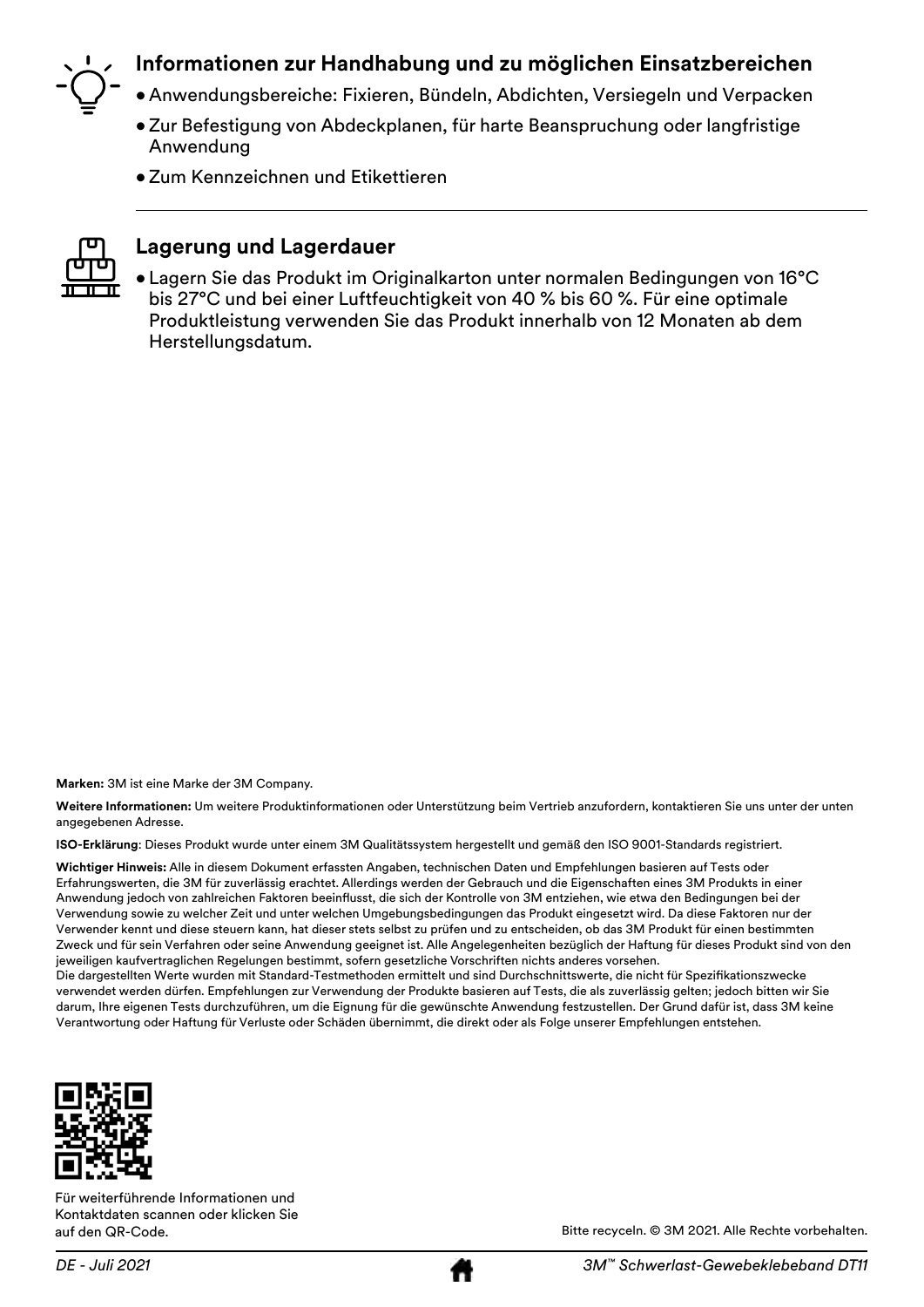

# **Ruban toilé ultra résistant 3M™ DT11**



#### **Description du produit**

Le ruban toilé ultra résistant 3M™ DT11 est un ruban de 0.27 mm (11-mil) doté d'un adhésif à base de caoutchouc naturel et d'un support en polyéthylène résistant à l'eau. Il se déchire facilement et présente une bonne conformabilité. L'adhésif base caoutchouc naturel est un excellent choix pour les applications de maintien, de scellage et d'emballage.



#### **Caractéristiques du produit**

- Cet adhésif haute performance à base de caoutchouc naturel fournit une adhésion instantanée sur une grande variété de surfaces, y compris le métal, le verre, le plastique et le béton.
- La trame en toile tissée du ruban se déchire facilement à la main et facilite son application et sa manipulation.
- La trame tissée présente une résistance élevée à la traction, une caractéristique essentielle pour les applications de banderolage.
- Support en polyéthylène étanche.
- Le support épais est résistant à l'usure et aux abrasions légères.
- Les tranches du rouleau non-collantes permettent de préserver la propreté du rouleau sur le chantier.



#### **Propriétés physiques caractéristiques**

| Propriété                    | Valeurs                                      | Méthode    | <b>Remarques</b>                        |
|------------------------------|----------------------------------------------|------------|-----------------------------------------|
| Couleur                      | Argent et noir                               |            |                                         |
| Épaisseur totale<br>du ruban | $0.27$ mm                                    | ASTM D3652 | ASTM D-3652 testé à<br>2.7 psi (18 kPa) |
| Support                      | Film polyéthylène sur tissu tramé            |            |                                         |
| Adhésif                      | Mélange de caoutchouc synthétique et naturel |            |                                         |



#### **Performances caractéristiques**

| Propriété                | <b>Valeurs</b> | Méthode    | Support          |
|--------------------------|----------------|------------|------------------|
| Résistance au pelage     | 8.4 N/cm       | ASTM D3330 | Acier inoxydable |
| Résistance à la traction | 49.0 N/cm      | ASTM D3759 |                  |
| Allongement à la rupture | 20%            | ASTM D3759 | -                |

**Note d'information technique :** Les informations et données techniques suivantes doivent être uniquement considérées comme représentatives ou typiques, et ne doivent être utilisées qu'à des fins de spécification.

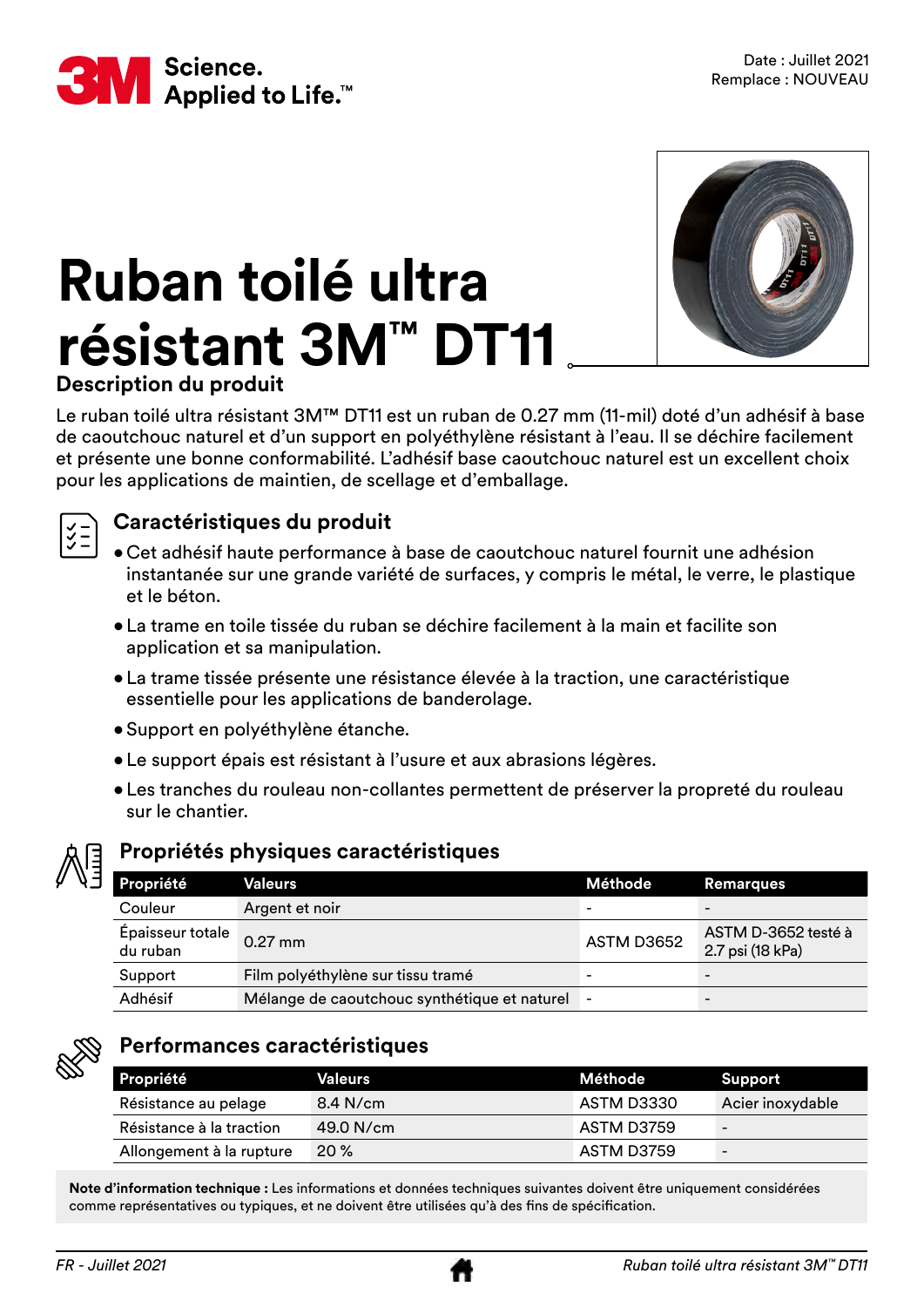

#### **Conseils d'utilisation et exemples d'applications**

- Applications de maintien, de banderolage, de fermeture, d'étanchéité et d'emballage
- Accrochage de rideaux en polyéthylène, généralement pour des tâches plus importantes ou prolongées
- •Marquage et étiquetage



#### **Stockage et durée de vie**

• Conservez le produit dans son emballage d'origine, dans des conditions normales de température et d'humidité (16 à 27 °C et 40 à 60 %). Pour assurer les performances optimales du produit, utilisez-le dans les 12 mois suivant sa date de fabrication.

**Marques déposées :** 3M est une marque de 3M Company.

**Pour en savoir plus :** Pour demander des informations supplémentaires sur les produits ou pour obtenir un support commercial, veuillez nous contacter à l'adresse ci-dessous.

**Déclaration ISO :** Ce produit a été fabriqué dans le cadre d'un système de qualité 3M enregistré selon les normes ISO 9001.

**Avertissement important :** Toutes les déclarations, informations techniques et recommandations contenues dans ce document sont basées sur des tests ou sur des essais que 3M considère comme fiables. Cependant, de nombreux facteurs indépendants de la volonté de 3M peuvent affecter l'utilisation et les performances d'un produit 3M pour une application, notamment les conditions dans lesquelles le produit est utilisé, ainsi que les conditions de temps et d'environnement dans lesquelles il est mis en œuvre. Dans la mesure où ces facteurs relèvent uniquement de la connaissance et du contrôle de l'utilisateur, il est essentiel que celui-ci évalue le produit 3M afin de déterminer s'il est adapté à un usage particulier et adapté à la méthode ou application de l'utilisateur. Toutes les questions de responsabilité relatives à ce produit sont régies par les conditions de vente, sous réserve, le cas échéant, de la loi en vigueur.

Les valeurs présentées ont été déterminées par des méthodes d'essai standard et sont des valeurs moyennes à ne pas utiliser à des fins de spécification. Nos recommandations sur l'utilisation de nos produits sont basées sur des tests jugés fiables, mais nous vous demandons de procéder à vos propres tests afin de s'assurer qu'ils conviennent à vos applications. En effet, 3M n'assume aucune responsabilité directe ou indirecte pour les pertes ou dommages causés à la suite de nos recommandations.



Scannez le code QR pour obtenir des informations supplémentaires et des coordonnées pour nous contacter.



Veuillez recycler.. © 3M 2021. Tous droits réservés.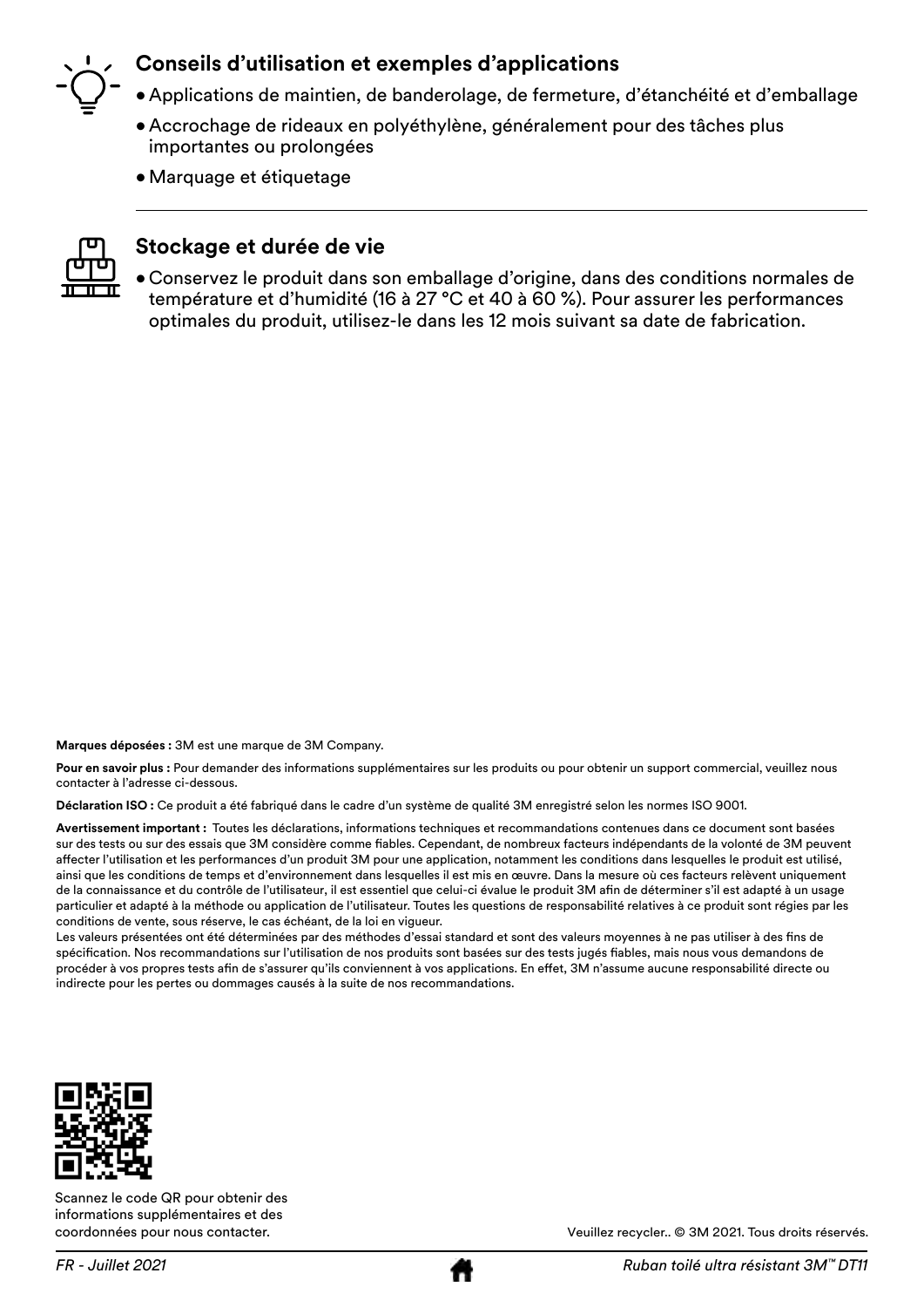



### **3M™ Nastro adesivo telato per uso intensivo DT11**

#### **Descrizione prodotto**

Il nastro adesivo telato per uso intensivo DT11 3M™ è un nastro adesivo da 0.27 mm (11-mil) dotato di adesivo in gomma naturale e di supporto in polietilene resistente all'acqua. È facile da strappare e offre una buona conformabilità. L'adesivo in gomma naturale lo rende un'ottima scelta per tenuta, giunzione, sigillatura e imballaggio.



#### **Caratteristiche del prodotto**

- L'adesivo in gomma naturale fornisce un'adesione istantanea a una varietà di superfici tra cui metallo, vetro, plastica e calcestruzzo.
- La tela in panno in tessuto consente al nastro di strapparsi facilmente a mano, offrendo facilità di applicazione e manipolazione.
- La tela intessuta offre un'elevata resistenza alla trazione, ideale per le applicazioni di fasciatura.
- Supporto in polietilene impermeabile.
- Il supporto spesso resiste all'usura e alla leggera abrasione.
- I lati del rotolo non sono appiccicosi, il che lo mantiene più pulito nel sito di lavoro.



#### **Proprietà fisiche tipiche**

| Proprietà                     | Valori                                           | Metodo                       | <b>Note</b>                               |
|-------------------------------|--------------------------------------------------|------------------------------|-------------------------------------------|
| Colore                        | Argento e nero                                   |                              | -                                         |
| Spessore totale del<br>nastro | $0.27$ mm                                        | ASTM D3652                   | ASTM D-3652 testato a<br>2.7 psi (18 kPa) |
| Supporto                      | Film di polietilene su tela in panno             | $\qquad \qquad \blacksquare$ | -                                         |
| Adesivo                       | Miscela di resina di gomma<br>sintetica/naturale |                              |                                           |



#### **Caratteristiche tipiche delle prestazioni**

| Proprietà                   | Valori      | Metodo     | <b>Substrato</b>         |
|-----------------------------|-------------|------------|--------------------------|
| Resistenza<br>all'abrasione | $8.4$ N/cm  | ASTM D3330 | Acciaio inox             |
| Resistenza alla<br>trazione | $49.0$ N/cm | ASTM D3759 | $\qquad \qquad -$        |
| Allungamento a<br>rottura   | 20%         | ASTM D3759 | $\overline{\phantom{a}}$ |

**Nota di informazioni tecniche:** Le informazioni e i dati tecnici riportati sopra devono essere considerati solo rappresentativi o tipici e non devono essere utilizzati per scopi di definizione delle specifiche.

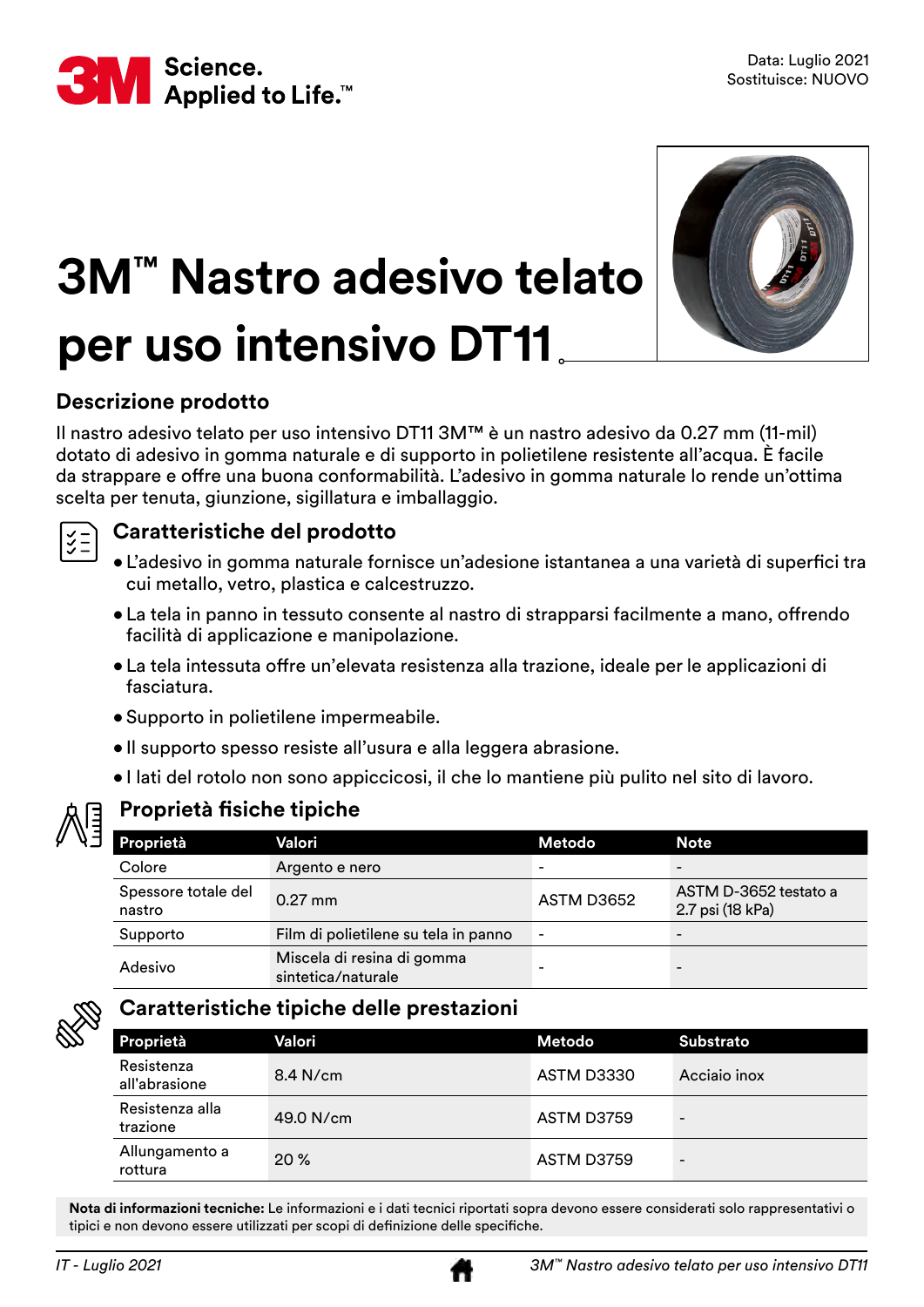

#### **Informazioni di manipolazione/applicazione - Esempi di applicazioni**

- Applicazioni di tenuta, fasciatura, giunzione, sigillatura e imballaggio
- Sospensione di teli in polietilene, di solito per operazioni pesanti o per lunghi periodi
- Identificazione ed etichettatura



#### **Conservazione e durata di conservazione**

• Conservare il prodotto nella scatola originale in condizioni normali a una temperatura compresa tra 16°C e 27°C e a un'umidità relativa tra il 40 e il 60%. Per ottenere prestazioni ottimali, utilizzare questo prodotto entro 12 mesi dalla data di produzione.

**Marchi commerciali:** 3M è un marchio commerciale di 3M Company.

Per ulteriori informazioni: Per richiedere maggiori informazioni sul prodotto o per organizzare l'assistenza alla vendita, contattaci all'indirizzo sottostante.

**Dichiarazione ISO:** Questo prodotto è stato fabbricato secondo un sistema di qualità 3M registrato in conformità alle norme ISO 9001.

**Avviso importante:**Tutte le affermazioni, le informazioni tecniche e le raccomandazioni contenute nel presente documento sono basate su test o esperienze che 3M ritiene affidabili. Tuttavia, molti fattori, fuori dal controllo di 3M, possono influenzare l'utilizzo e le prestazioni di un prodotto 3M in un'applicazione, tra cui le condizioni in cui viene utilizzato, il momento e le condizioni ambientali in cui il prodotto è destinato ad essere impiegato. Poiché questi fattori sono sotto il controllo esclusivo dell'utente, è essenziale che questi valuti il prodotto 3M per determinare se sia adatto a uno scopo particolare e idoneo per il metodo o l'applicazione in questione. Tutti gli aspetti di responsabilità correlati a questo prodotto sono regolati dalle condizioni di vendita, subordinate alla legge in vigore laddove applicabile.

I valori presentati sono stati determinati con metodi di prova standard e sono valori medi che non devono essere utilizzati ai fini delle specifiche. Le nostre raccomandazioni sull'utilizzo dei nostri prodotti sono basate su test ritenuti affidabili; suggeriamo, comunque, ai nostri clienti di eseguire i loro test per verificarne l'idoneità per le proprie applicazioni. Questo perché 3M non può accettare alcuna responsabilità diretta o consequenziale per perdite o danni causati a seguito delle nostre raccomandazioni.



Scansionare o cliccare il codice QR per avere maggiori informazioni e dettagli sui contatti.

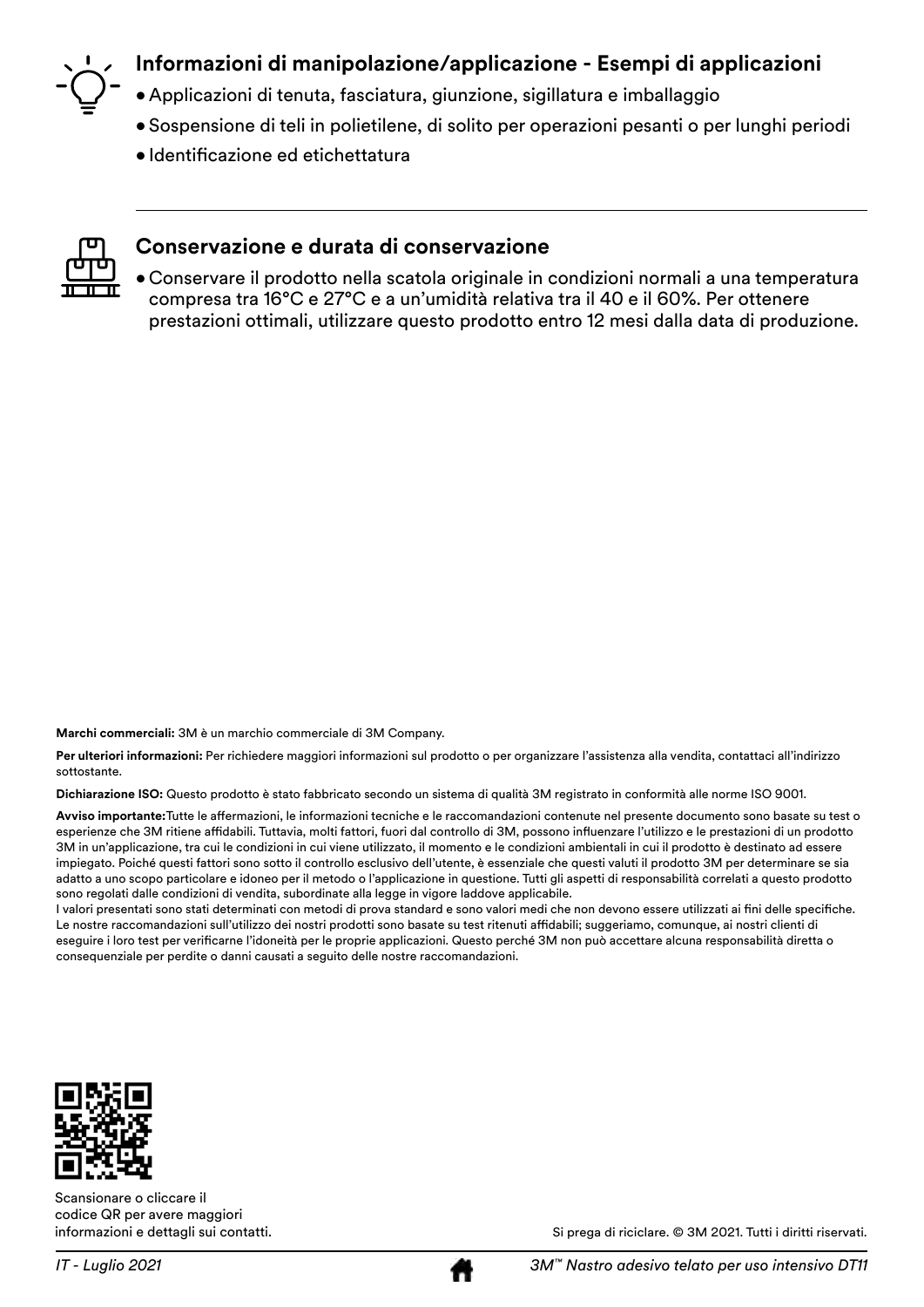

# **3M™ Cinta americana de alta resistencia DT11**



#### **Descripción de producto**

La cinta americana de alta resistencia 3M™ DT11 es una cinta americana de 0.27 mm (11-mil) de espesor con un adhesivo de caucho natural y un soporte de polietileno resistente al agua. Se puede cortar fácilmente y ofrece una buena conformabilidad. El adhesivo de caucho natural la convierte en una excelente opción para sujetar, unir, sellar y empaquetar.



#### **Características del producto**

- El adhesivo de caucho natural agresivo proporciona una adhesión instantánea a diversas superficies como metal, vidrio, plástico y hormigón sellado.
- La gasa de tela tejida permite cortar fácilmente la cinta con las manos y facilita su aplicación y manejo.
- La gasa tejida proporciona una elevada resistencia a la tracción que resulta ideal para aplicaciones de agrupamiento.
- Soporte de polietileno resistente al agua.
- El soporte grueso resiste el desgaste y la abrasión leve.
- Los lados del rollo no son pegajosos, lo que mantiene el rollo más limpio en el lugar de trabajo.



#### **Propiedades físicas típicas**

| <b>Propiedad</b>             | Valores                                | Método                   | <b>Notas</b>                              |
|------------------------------|----------------------------------------|--------------------------|-------------------------------------------|
| Color                        | Plateado y negro                       | -                        | $\overline{\phantom{0}}$                  |
| Espesor total de la<br>cinta | $0.27$ mm                              | ASTM D3652               | ASTM D-3652 probado<br>a 2.7 psi (18 kPa) |
| Soporte                      | Film de polietileno sobre gasa de tela | $\overline{\phantom{a}}$ | $\overline{\phantom{0}}$                  |
| Adhesivo                     | Mezcla de caucho sintético/natural     | $\overline{\phantom{0}}$ | $\overline{\phantom{0}}$                  |



#### **Prestaciones típicas**

| Propiedad              | <b>Valores</b> | Método l   | Sustrato                 |
|------------------------|----------------|------------|--------------------------|
| Resistencia al pelado  | 8.4 N/cm       | ASTM D3330 | Acero inoxidable         |
| Resistencia a tracción | 49.0 N/cm      | ASTM D3759 | $\overline{\phantom{0}}$ |
| Elongación a rotura    | 20%            | ASTM D3759 | $\overline{\phantom{a}}$ |

**Nota de información técnica:** La información técnica y los datos siguientes se deben considerar únicamente como representativos o típicos y no se deben utilizar a efectos de especificación.

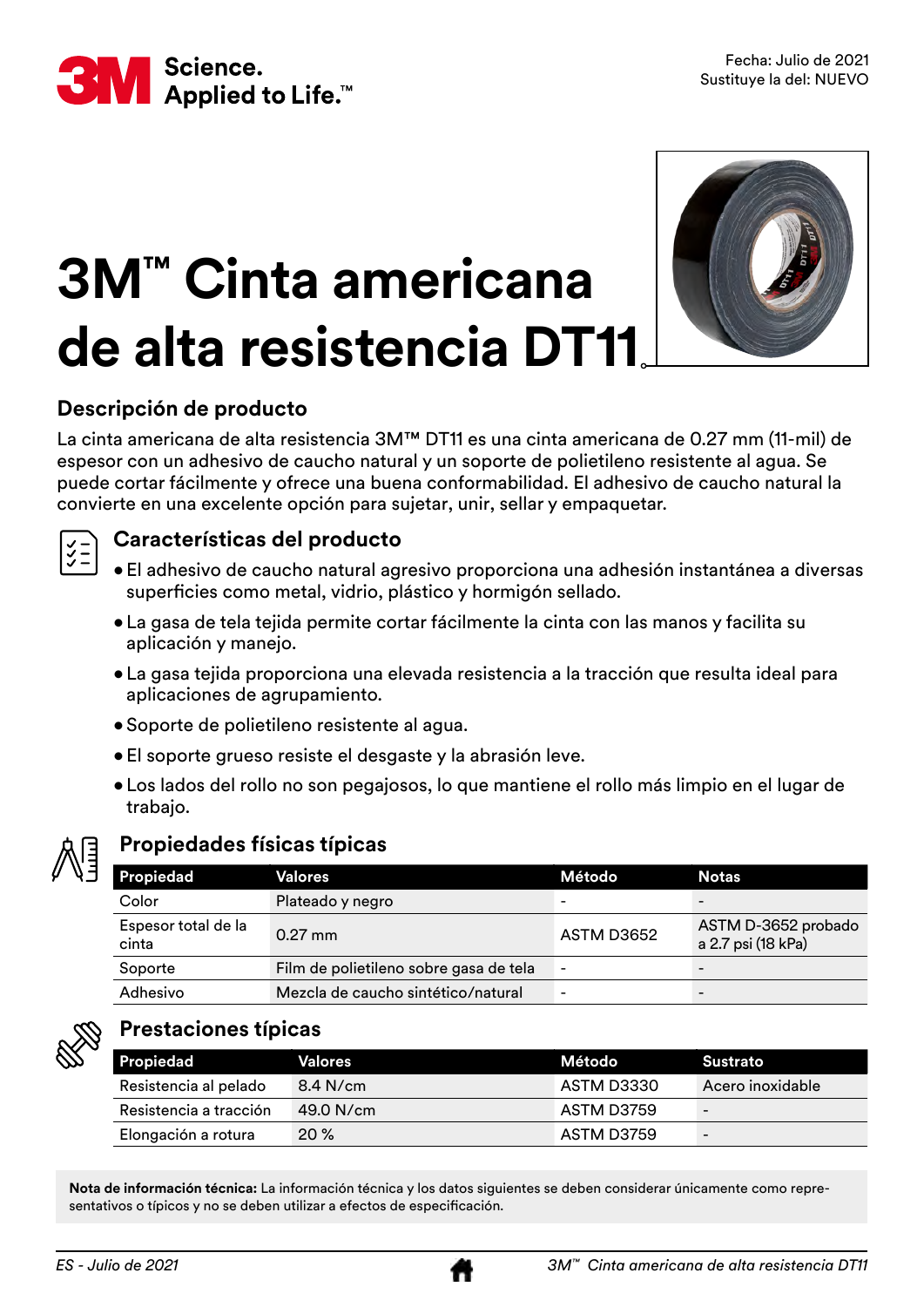

#### **Información sobre manejo/aplicación e ideas de aplicación**

- Aplicaciones de sujeción, agrupamiento, unión, sellado y embalaje
- Colgar cortinas de polietileno, normalmente para trabajos más exigentes o tiempos más largos
- Señalización y etiquetado



#### **Almacenamiento y vida en almacén**

• Almacene el producto en condiciones normales de 16 °C a 27 °C y una humedad relativa del 40 al 60 % en su caja original. Para obtener el mejor rendimiento posible, utilice este producto en el plazo de 12 meses a partir de la fecha de fabricación.

**Marcas registradas:** 3M es una marca registrada de 3M Company.

**Para obtener información adicional:** Para solicitar información adicional sobre el producto o para concertar asistencia de ventas, póngase en contacto con nosotros en la dirección que se indica a continuación.

**Declaración ISO:** Este producto se ha fabricado con un sistema de calidad de 3M registrado según la norma ISO 9001.

**Aviso importante:** Todas las declaraciones, información técnica y recomendaciones contenidas en este documento se basan en pruebas o experiencias que 3M considera fiables. Sin embargo, son muchos los factores que escapan al control de 3M y que pueden afectar al uso y al rendimiento de un producto 3M en una aplicación concreta, incluidas las condiciones en las que se usa el producto y el tiempo y las condiciones ambientales en las que se espera que el producto rinda. Dado que estos factores están única y exclusivamente en conocimiento y bajo control del usuario, es esencial que este evalúe el producto 3M y determine si es adecuado para una finalidad en particular y apto para su método o aplicación. Todas las cuestiones de responsabilidad relativas a este producto las regulan los Términos de venta según la legislación vigente, cuando sea aplicable.

Los valores presentados se han determinado mediante métodos normalizados de ensayo y son valores promedio que no se deberán utilizar para fines de especificación. Nuestras recomendaciones sobre el uso de nuestros productos se basan en ensayos que se consideran fiables, pero le pedimos que realice sus propias pruebas para determinar su idoneidad para sus aplicaciones. Esto se debe a que 3M no puede aceptar ninguna responsabilidad directa o consecuente por pérdidas o daños derivados de nuestras recomendaciones.



Escanee o haga clic en el código QR para obtener información adicional y datos de contacto.

Recicla, por favor. © 3M 2021. Todos los derechos reservados.

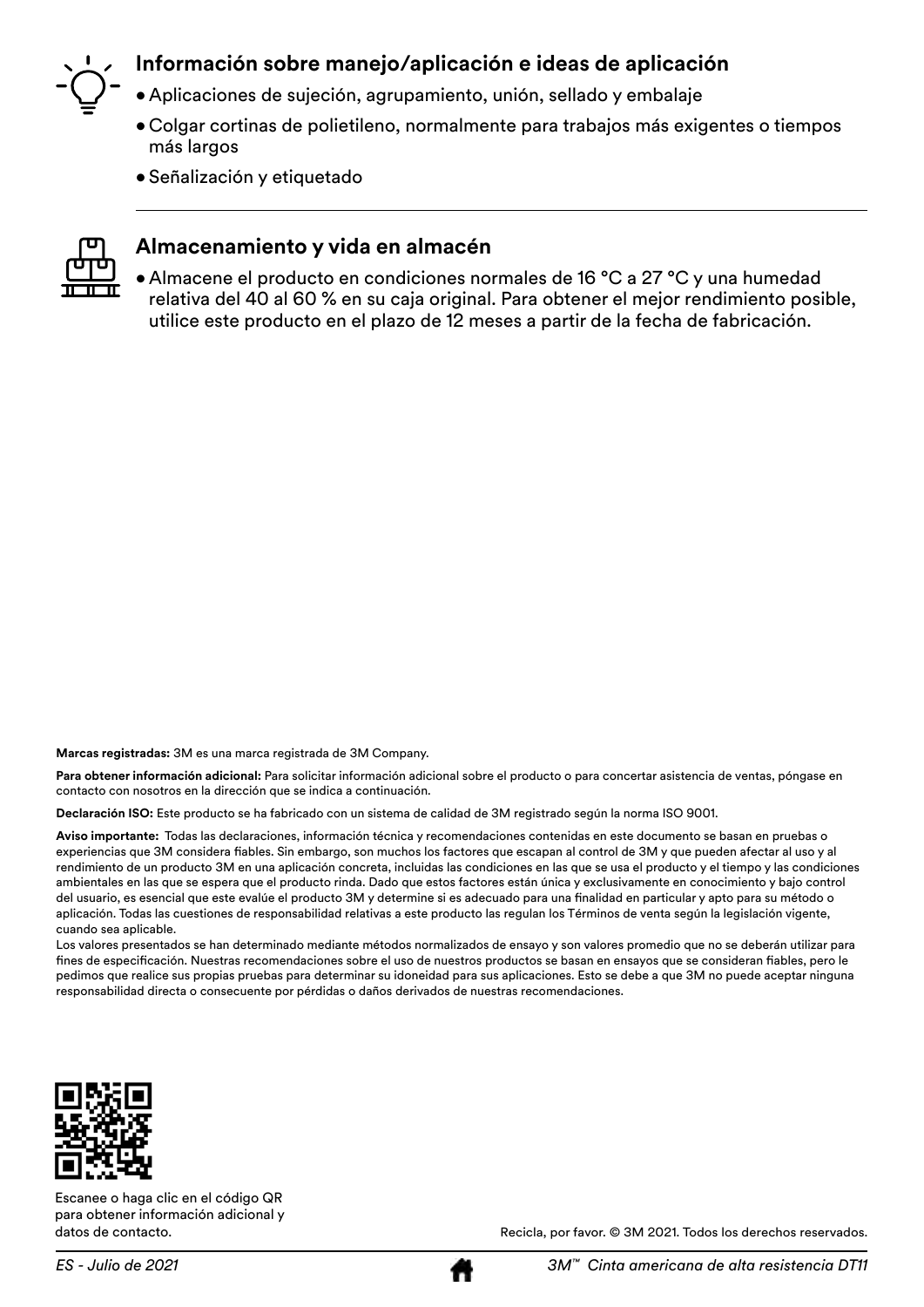



### **Taśma na trudne warunki Duct Tape 3M™ DT11**

#### **Opis produktu**

Taśma na trudne warunki Duct Tape 3M™ DT11 to 0.27 mm (11-mil) taśma klejąca z klejem z naturalnego kauczuku i wodoodpornym podkładem z polietylenu. Umożliwia łatwe odrywanie dłonią i zapewnia dobre dopasowanie. Klej z naturalnego kauczuku sprawia, że taśma doskonale nadaje się do sklejania, łączenia, uszczelniania i pakowania.sealing and packaging.



#### **Właściwości produktu**

- •Wytrzymały klej z naturalnego kauczuku zapewnia natychmiastową przyczepność do różnych powierzchni, w tym metalu, szkła, plastiku i uszczelnionego betonu.
- •Tkana siatka umożliwia bezproblemowe odrywanie taśmy ręką i umożliwia łatwe posługiwanie się taśmą.
- Siatka z tkaniny zapewnia wysoką wytrzymałość na rozciąganie, dlatego idealnie wiąże łączone powierzchnie.
- •Wodoodporny podkład z polietylenu.
- •Gruby podkład jest odporny na zużycie i lekkie ścieranie.
- •Boki rolki nie są lepkie, dzięki czemu rolka zapewnia czystość w miejscu pracy.



#### **Typowe właściwości fizyczne**

| Własność                   | Wartości                                        | Metoda                   | Uwagi                                              |
|----------------------------|-------------------------------------------------|--------------------------|----------------------------------------------------|
| Kolor                      | Srebrny i czarny                                | $\overline{\phantom{0}}$ |                                                    |
| Całkowita grubość<br>taśmy | $0.27$ mm                                       | ASTM D3652               | <b>ASTM D-3652</b><br>tested at 2.7 psi<br>(18kPa) |
| Podkład                    | Polietylenowa folia na tkanej siatce            |                          |                                                    |
| Klej                       | Mieszanka syntetycznego/naturalnego<br>kauczuku |                          |                                                    |



#### **Typowa charakterystyka wytrzymałościowa**

| Własność                       | Wartości    | Metoda     | Podłoże         |
|--------------------------------|-------------|------------|-----------------|
| Wytrzymałość na<br>odrywanie   | $8.4$ N/cm  | ASTM D3330 | Stal nierdzewna |
| Wytrzymałość na<br>rozciąganie | $49.0$ N/cm | ASTM D3759 |                 |
| Wydłużenie przy<br>zerwaniu    | 20%         | ASTM D3759 |                 |

**Informacje techniczne:** Poniższe informacje techniczne i dane należy traktować jedynie jako typowe i ogólne, nie zaś jako specyfikację techniczną.